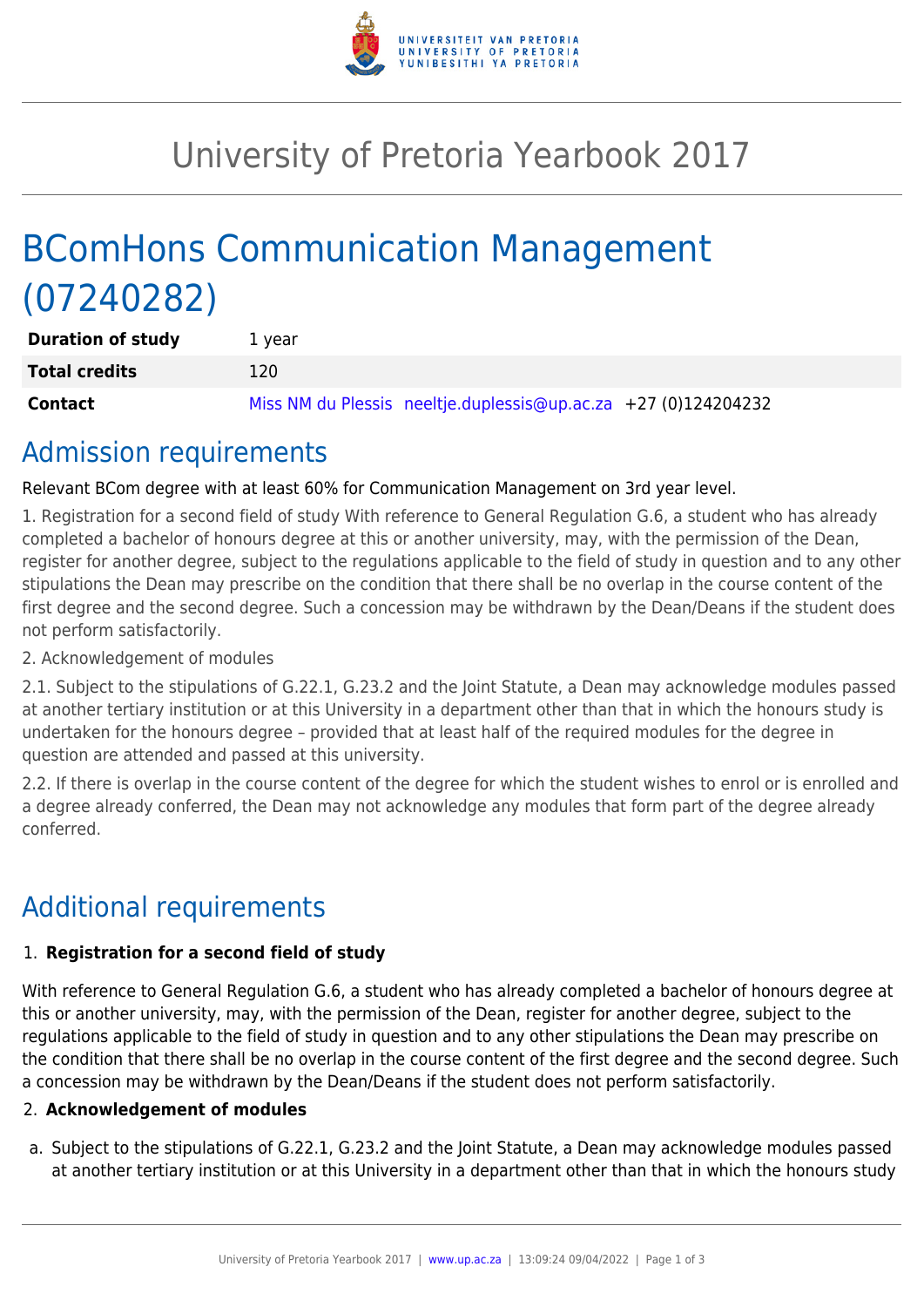

is undertaken for the honours degree – provided that at least half of the required modules for the degree in question are attended and passed at this university.

b. If there is overlap in the course content of the degree for which the student wishes to enrol or is enrolled and a degree already conferred, the Dean may not acknowledge any modules that form part of the degree already conferred.

### Other programme-specific information

- SKO 780 is for students in relevant programmes.
- KOB 795, 790, 780 and OWK 780 are only for BComHons (Communication) students.

## Examinations and pass requirements

In calculating marks, General Regulation G12.2 applies.

Subject to the provisions of General Regulation G.26, a head of a department determines, in consultation with the Dean

- when the honours examinations in his/her department will take place, provided that:
- i. honours examinations which do not take place before the end of the academic year, must take place no later than 18 January of the following year, and all examination results must be submitted to the Student Administration by 25 January; and
- ii. honours examinations which do not take place before the end of the first semester, may take place no later than 15 July, and all examination results must be submitted to the Student Administration on or before 18 July.
- whether a candidate will be admitted to a supplementary examination, provided that a supplementary examination is granted, only once in a maximum of two prescribed semester modules or once in one year module;
- supplementary examinations (if granted) cover the same subject matter as was the case for the examinations;
- NB: For the purpose of this provision, the phrase "not sit for an examination more than twice in the same subject" as it appears in General Regulation G.18.2, implies that a candidate may not be admitted to an examination in a module, including a supplementary examination, more than three times.
- the manner in which research reports are prepared and examined in his department.

**NB**: Full details are published in each department's postgraduate information brochure, which is available from the head of department concerned. The minimum pass mark for a research report is 50%. The provisions regarding pass requirements for dissertations contained in General Regulation G.12.2 apply mutatis mutandis to research reports.

Subject to the provisions of General Regulation G.12.2.1.3, the subminimum required in subdivisions of modules is published in the study guides, which is available from the head of department concerned.